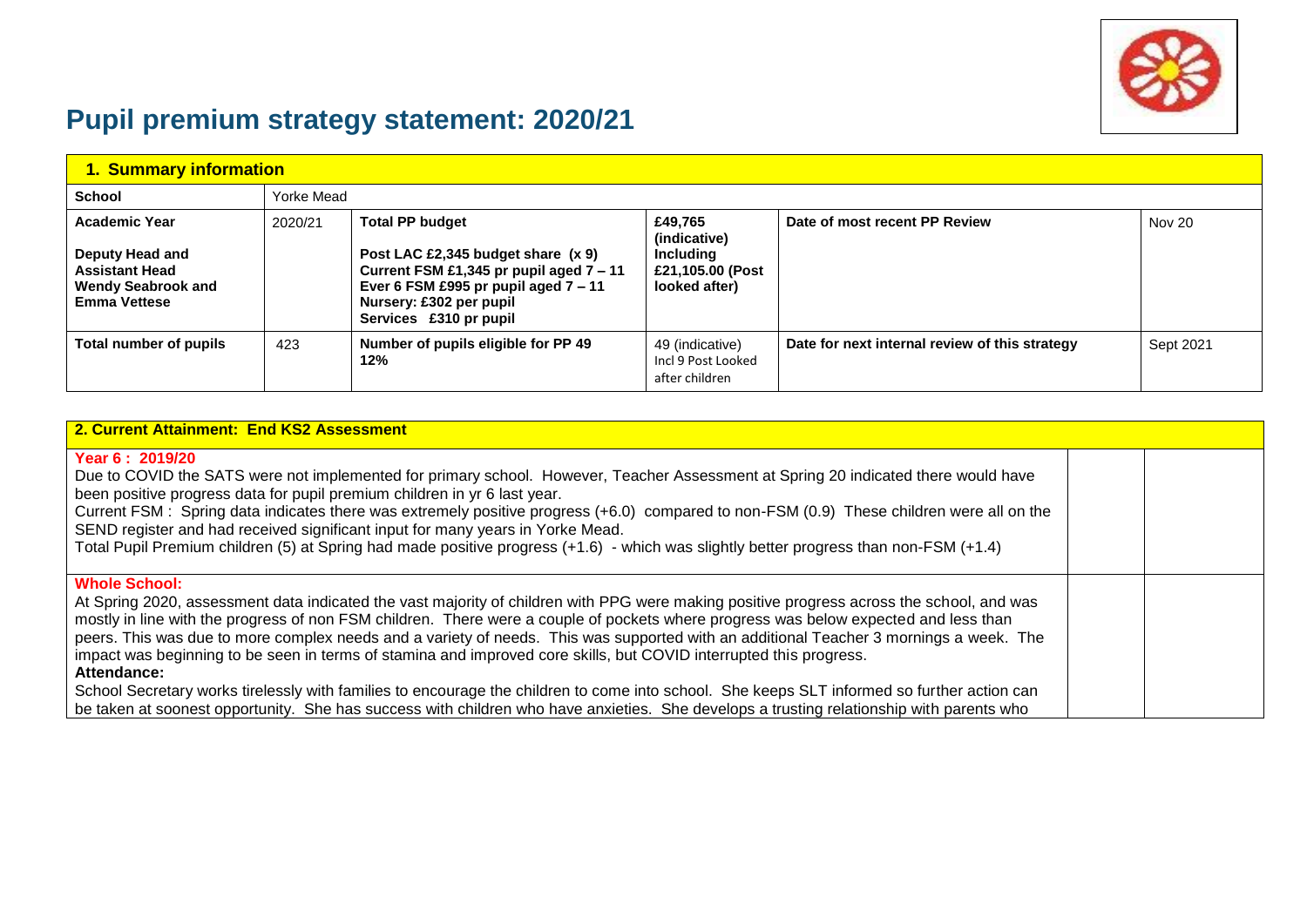| 96.3<br><b>ALL Years</b><br>357<br>96.5<br>Non Ever FSM<br>330<br>Ever FSM<br>93.5<br>27<br>$\frac{1}{2}$ Non Pupil Premium<br>96.5<br>315<br>94.5<br>Pupil Premium<br>Non Current FSM<br>93.1<br>96.5<br>335<br>Current FSM<br>22<br><b>PANDEMIC</b><br><b>PROVISION</b><br>SUPPORT DURING LOCKDOWN (March $23^{rd}$ – May Half-term and then Summer Term)<br>Key worker children and some vulnerable children were invited to continue to attend school immediately after Lockdown. The decision on which<br>vulnerable children should come to school was initially around families who did not have an adult at home to supervise and care for the child, or<br>where it was perceived that the child would benefit from the consistency of routine with key adults in school. This was in line with government<br>policy at the time, where only children who did not have one adult available to them, or where parents were key workers, or where it was in the<br>best interest of the child. After Easter, attendance was expanded to include more vulnerable children. Some were daily, and some attended on<br>two or three set days. During this time 16/47 children attended school on a regular basis.<br>Contact: Telephone contact with Teacher or TA once a week. Where a child had 1:1 support, their Learning Support made contact via phone<br>at least once a week.<br>Home Learning Where it was difficult to access devices. Learning packs were produced each week. 8 packs a week supported<br>disadvantaged families.<br>School packed lunches were provided daily to 5 vulnerable families (9 children). Some delivered by hand.<br>Attendance from 3 <sup>rd</sup> June. After May half-term. 32/47 disadvantaged children managed attendance above 94% for this period. 7 children<br>achieved an attendance between 90 and 94% for this time. Where attendance was sporadic SLT ensured there was contact to make sure child<br>returned. | have not had positive experiences with School Attendance (prior to lockdown). |  |
|-------------------------------------------------------------------------------------------------------------------------------------------------------------------------------------------------------------------------------------------------------------------------------------------------------------------------------------------------------------------------------------------------------------------------------------------------------------------------------------------------------------------------------------------------------------------------------------------------------------------------------------------------------------------------------------------------------------------------------------------------------------------------------------------------------------------------------------------------------------------------------------------------------------------------------------------------------------------------------------------------------------------------------------------------------------------------------------------------------------------------------------------------------------------------------------------------------------------------------------------------------------------------------------------------------------------------------------------------------------------------------------------------------------------------------------------------------------------------------------------------------------------------------------------------------------------------------------------------------------------------------------------------------------------------------------------------------------------------------------------------------------------------------------------------------------------------------------------------------------------------------------------------------------------------------------------------------------------------|-------------------------------------------------------------------------------|--|
|                                                                                                                                                                                                                                                                                                                                                                                                                                                                                                                                                                                                                                                                                                                                                                                                                                                                                                                                                                                                                                                                                                                                                                                                                                                                                                                                                                                                                                                                                                                                                                                                                                                                                                                                                                                                                                                                                                                                                                         |                                                                               |  |
|                                                                                                                                                                                                                                                                                                                                                                                                                                                                                                                                                                                                                                                                                                                                                                                                                                                                                                                                                                                                                                                                                                                                                                                                                                                                                                                                                                                                                                                                                                                                                                                                                                                                                                                                                                                                                                                                                                                                                                         |                                                                               |  |
|                                                                                                                                                                                                                                                                                                                                                                                                                                                                                                                                                                                                                                                                                                                                                                                                                                                                                                                                                                                                                                                                                                                                                                                                                                                                                                                                                                                                                                                                                                                                                                                                                                                                                                                                                                                                                                                                                                                                                                         |                                                                               |  |
|                                                                                                                                                                                                                                                                                                                                                                                                                                                                                                                                                                                                                                                                                                                                                                                                                                                                                                                                                                                                                                                                                                                                                                                                                                                                                                                                                                                                                                                                                                                                                                                                                                                                                                                                                                                                                                                                                                                                                                         |                                                                               |  |
|                                                                                                                                                                                                                                                                                                                                                                                                                                                                                                                                                                                                                                                                                                                                                                                                                                                                                                                                                                                                                                                                                                                                                                                                                                                                                                                                                                                                                                                                                                                                                                                                                                                                                                                                                                                                                                                                                                                                                                         |                                                                               |  |
|                                                                                                                                                                                                                                                                                                                                                                                                                                                                                                                                                                                                                                                                                                                                                                                                                                                                                                                                                                                                                                                                                                                                                                                                                                                                                                                                                                                                                                                                                                                                                                                                                                                                                                                                                                                                                                                                                                                                                                         |                                                                               |  |
|                                                                                                                                                                                                                                                                                                                                                                                                                                                                                                                                                                                                                                                                                                                                                                                                                                                                                                                                                                                                                                                                                                                                                                                                                                                                                                                                                                                                                                                                                                                                                                                                                                                                                                                                                                                                                                                                                                                                                                         |                                                                               |  |
|                                                                                                                                                                                                                                                                                                                                                                                                                                                                                                                                                                                                                                                                                                                                                                                                                                                                                                                                                                                                                                                                                                                                                                                                                                                                                                                                                                                                                                                                                                                                                                                                                                                                                                                                                                                                                                                                                                                                                                         |                                                                               |  |
|                                                                                                                                                                                                                                                                                                                                                                                                                                                                                                                                                                                                                                                                                                                                                                                                                                                                                                                                                                                                                                                                                                                                                                                                                                                                                                                                                                                                                                                                                                                                                                                                                                                                                                                                                                                                                                                                                                                                                                         |                                                                               |  |
|                                                                                                                                                                                                                                                                                                                                                                                                                                                                                                                                                                                                                                                                                                                                                                                                                                                                                                                                                                                                                                                                                                                                                                                                                                                                                                                                                                                                                                                                                                                                                                                                                                                                                                                                                                                                                                                                                                                                                                         |                                                                               |  |
|                                                                                                                                                                                                                                                                                                                                                                                                                                                                                                                                                                                                                                                                                                                                                                                                                                                                                                                                                                                                                                                                                                                                                                                                                                                                                                                                                                                                                                                                                                                                                                                                                                                                                                                                                                                                                                                                                                                                                                         |                                                                               |  |
|                                                                                                                                                                                                                                                                                                                                                                                                                                                                                                                                                                                                                                                                                                                                                                                                                                                                                                                                                                                                                                                                                                                                                                                                                                                                                                                                                                                                                                                                                                                                                                                                                                                                                                                                                                                                                                                                                                                                                                         |                                                                               |  |
|                                                                                                                                                                                                                                                                                                                                                                                                                                                                                                                                                                                                                                                                                                                                                                                                                                                                                                                                                                                                                                                                                                                                                                                                                                                                                                                                                                                                                                                                                                                                                                                                                                                                                                                                                                                                                                                                                                                                                                         |                                                                               |  |
|                                                                                                                                                                                                                                                                                                                                                                                                                                                                                                                                                                                                                                                                                                                                                                                                                                                                                                                                                                                                                                                                                                                                                                                                                                                                                                                                                                                                                                                                                                                                                                                                                                                                                                                                                                                                                                                                                                                                                                         |                                                                               |  |
|                                                                                                                                                                                                                                                                                                                                                                                                                                                                                                                                                                                                                                                                                                                                                                                                                                                                                                                                                                                                                                                                                                                                                                                                                                                                                                                                                                                                                                                                                                                                                                                                                                                                                                                                                                                                                                                                                                                                                                         |                                                                               |  |
|                                                                                                                                                                                                                                                                                                                                                                                                                                                                                                                                                                                                                                                                                                                                                                                                                                                                                                                                                                                                                                                                                                                                                                                                                                                                                                                                                                                                                                                                                                                                                                                                                                                                                                                                                                                                                                                                                                                                                                         |                                                                               |  |
|                                                                                                                                                                                                                                                                                                                                                                                                                                                                                                                                                                                                                                                                                                                                                                                                                                                                                                                                                                                                                                                                                                                                                                                                                                                                                                                                                                                                                                                                                                                                                                                                                                                                                                                                                                                                                                                                                                                                                                         |                                                                               |  |
|                                                                                                                                                                                                                                                                                                                                                                                                                                                                                                                                                                                                                                                                                                                                                                                                                                                                                                                                                                                                                                                                                                                                                                                                                                                                                                                                                                                                                                                                                                                                                                                                                                                                                                                                                                                                                                                                                                                                                                         |                                                                               |  |
|                                                                                                                                                                                                                                                                                                                                                                                                                                                                                                                                                                                                                                                                                                                                                                                                                                                                                                                                                                                                                                                                                                                                                                                                                                                                                                                                                                                                                                                                                                                                                                                                                                                                                                                                                                                                                                                                                                                                                                         |                                                                               |  |
|                                                                                                                                                                                                                                                                                                                                                                                                                                                                                                                                                                                                                                                                                                                                                                                                                                                                                                                                                                                                                                                                                                                                                                                                                                                                                                                                                                                                                                                                                                                                                                                                                                                                                                                                                                                                                                                                                                                                                                         |                                                                               |  |
|                                                                                                                                                                                                                                                                                                                                                                                                                                                                                                                                                                                                                                                                                                                                                                                                                                                                                                                                                                                                                                                                                                                                                                                                                                                                                                                                                                                                                                                                                                                                                                                                                                                                                                                                                                                                                                                                                                                                                                         |                                                                               |  |
|                                                                                                                                                                                                                                                                                                                                                                                                                                                                                                                                                                                                                                                                                                                                                                                                                                                                                                                                                                                                                                                                                                                                                                                                                                                                                                                                                                                                                                                                                                                                                                                                                                                                                                                                                                                                                                                                                                                                                                         |                                                                               |  |
|                                                                                                                                                                                                                                                                                                                                                                                                                                                                                                                                                                                                                                                                                                                                                                                                                                                                                                                                                                                                                                                                                                                                                                                                                                                                                                                                                                                                                                                                                                                                                                                                                                                                                                                                                                                                                                                                                                                                                                         |                                                                               |  |
|                                                                                                                                                                                                                                                                                                                                                                                                                                                                                                                                                                                                                                                                                                                                                                                                                                                                                                                                                                                                                                                                                                                                                                                                                                                                                                                                                                                                                                                                                                                                                                                                                                                                                                                                                                                                                                                                                                                                                                         |                                                                               |  |

| 3. Barriers to Future Learning (for pupils eligible for PPG, including higher attainers)                                                                                                                                                                                                          |
|---------------------------------------------------------------------------------------------------------------------------------------------------------------------------------------------------------------------------------------------------------------------------------------------------|
| In school barriers to learning (these issues to be addressed in school)                                                                                                                                                                                                                           |
| A. Children have missed several months of teaching and learning. Despite additional support during lockdown, there is considerable disparity between engagement and participation in<br>learning opportunities during lockdown. Some of this is due to lack of devices to access online learning. |
| B. 50% of pupils with PPG have additional barriers, such as SEND, medical, EAL, social and emotional barriers, or more than one barrier e.g. SEND and EAL.                                                                                                                                        |
| C. Some pupils join school with very low scores, particularly lacking oracy skills.                                                                                                                                                                                                               |
| D. Resilience remains an area of focus to ensure children with barriers are helped to develop resilient strategies which support emotional regulation.                                                                                                                                            |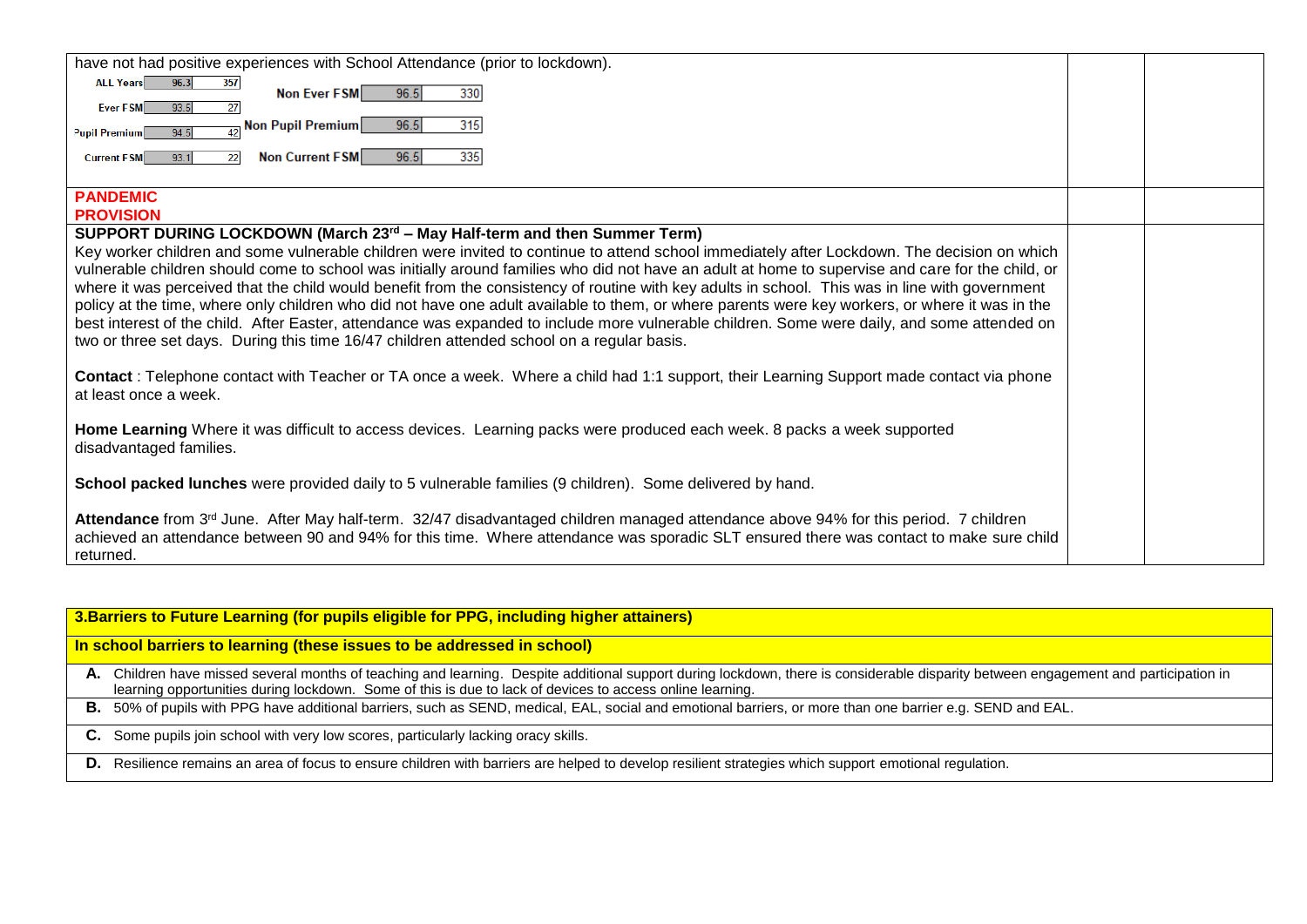# **Proposed Spend of Pupil Premium 2020/21**

## **Main objectives this year:**

1. Curriculum

- a) To raise attainment of eligible children so that they achieve at least in line with their peers in English and Maths
- b) To address and support any lost learning experienced by pupils due to school closure during COVID-19
- 2. Wider Outcomes
	- a) To provide a range of social and emotional strategies that develops resilience and metacognition strategies, to support children through their long journey in education.

| 4. Planned Expenditure: Outlined below:-                                                                                                                                                                                                                                                                                                                                                                                                                                        |        |                                                                                                                                                                                                                                                                                                                                                                                                                                                                                                                                                                                                                                                                                                                                                                                                                                                                                                                                                                                                                                                                                                                                                                                           |                                                                                                                                                                                                                                                                                                                                                                                                                                                                                                         |  |  |  |
|---------------------------------------------------------------------------------------------------------------------------------------------------------------------------------------------------------------------------------------------------------------------------------------------------------------------------------------------------------------------------------------------------------------------------------------------------------------------------------|--------|-------------------------------------------------------------------------------------------------------------------------------------------------------------------------------------------------------------------------------------------------------------------------------------------------------------------------------------------------------------------------------------------------------------------------------------------------------------------------------------------------------------------------------------------------------------------------------------------------------------------------------------------------------------------------------------------------------------------------------------------------------------------------------------------------------------------------------------------------------------------------------------------------------------------------------------------------------------------------------------------------------------------------------------------------------------------------------------------------------------------------------------------------------------------------------------------|---------------------------------------------------------------------------------------------------------------------------------------------------------------------------------------------------------------------------------------------------------------------------------------------------------------------------------------------------------------------------------------------------------------------------------------------------------------------------------------------------------|--|--|--|
| Focus Areas to achieve main<br>objectives                                                                                                                                                                                                                                                                                                                                                                                                                                       | Cost   | Success Criteria                                                                                                                                                                                                                                                                                                                                                                                                                                                                                                                                                                                                                                                                                                                                                                                                                                                                                                                                                                                                                                                                                                                                                                          | <b>Desired Outcomes</b>                                                                                                                                                                                                                                                                                                                                                                                                                                                                                 |  |  |  |
| A<br>To ensure eligible children<br>catch up at the same rate<br>as their peers and that<br>gaps in learning are closed.<br>Quality of teaching for all -<br>To develop a robust "catch<br>up" curriculum that<br>addresses and meets the<br>needs of all disadvantaged<br>pupils.<br>3 x SLT on "Back on Track"<br>course (2.5 days)<br>2 Staff Insets to Teachers<br>Time for SLT and Subject<br>Leaders to monitor through<br>pupil voice, book scrutiny,<br>learning walks, | £4,000 | Whole school approach to what the "Back on Track"<br>curriculum will look like<br>Teaching staff trained in formative assessment<br>techniques.<br>Focus on gaps through formative assessment<br>Whole school curriculum maps in place for all subjects,<br>supporting Teachers being able to track back and check<br>on previous learning.<br>Focus on engagement with learning and memory skills<br>through a variety of games and fun activities.<br>Ensure opportunities are built in to the curriculum to<br>revisit learning from last week, last month and last year.<br>Teacher CPD in reducing cognitive overload and<br>$\bullet$<br>supporting scaffolded learning to ensure all access the<br>learning.<br>Ensure children with PPG develop metacognition<br>strategies through feedback, check-ins, reflections on<br>learning, explanations, oral literacy<br>In the event of further lockdowns, try and support the<br>most vulnerable families with access to devices.<br>In school support to access computers for times table<br>and online homework<br>Initial curriculum in September to focus on developing<br>$\bullet$<br>stamina again with frequent brain breaks | For children with pupil premium to be back on track at the<br>same rate as non-PPG pupils by July 2021.<br>For children with PPG to achieve similar progress and<br>attainment in Reading, Writing and Maths as non-PPG<br>pupils<br>For Teachers to identify gaps quickly through a range of<br>formative assessment and address these<br>For children to have developed their learning stamina by<br>January 2020.<br>For children with PPG to have equal access to online<br>learning opportunities. |  |  |  |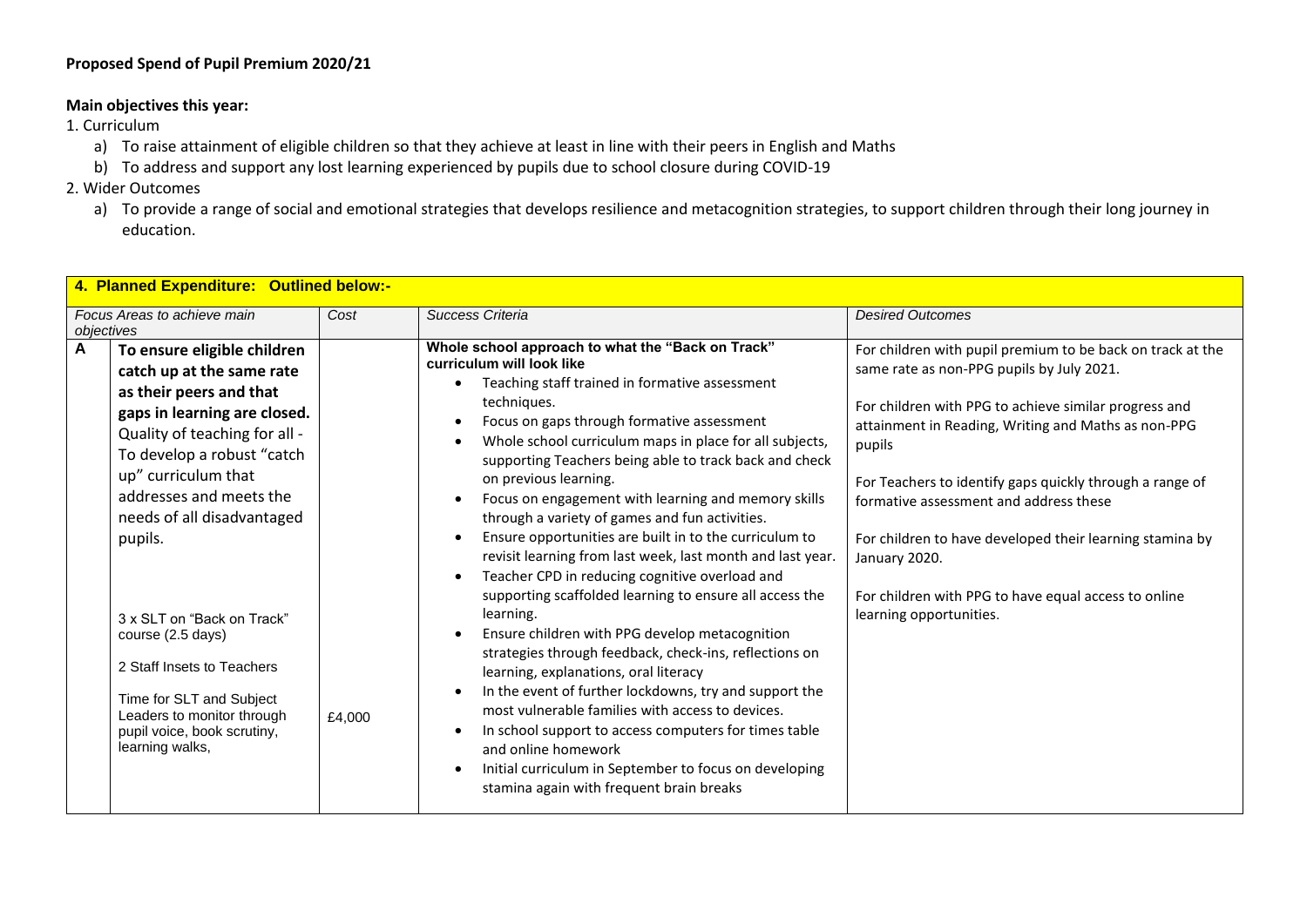| $\boldsymbol{A}$ | Ensure children with PPG can<br>engage with metacognition<br>strategies                                                                                                                                                                                                                                                                                                                  | £13,500 | Teacher focus with high expectations and ensuring all<br>pupils have access to a well-planned mastery curriculum<br>across all areas of the curriculum so that learning is not<br>limited.<br>Develop pupil/teacher relationship through<br>metacognitive strategies to support a love of learning.<br>Additional Teacher support to target individuals<br>identified as "at risk" of not achieving their target. 4<br>mornings pr wk (9 children)<br>Focussed meetings with key stage leaders, SLT, at least<br>each half term to track pupils and adjust provision<br>where necessary.<br>Daily Reading to an adult for all children with PPG<br>$\bullet$<br>Additional Teacher focus during lessons<br>Active learning opportunities taken<br>Individual pupil conferencing for vulnerable pupils<br>Teacher focus on feedback and check-ins with<br>disadvantaged pupils<br>Use more experience Days in school to support deeper<br>and hands on experiences. (due to less outside visits<br>from COVID) | For higher attaining children with PPG to attain similar<br>levels and progress as other non-PPG higher attaining<br>children.<br>For disadvantaged pupils to engage with their learning<br>For disadvantaged pupils to make good progress with core<br>reading, writing and maths skills                                                                                                                                                                                                                                                                              |
|------------------|------------------------------------------------------------------------------------------------------------------------------------------------------------------------------------------------------------------------------------------------------------------------------------------------------------------------------------------------------------------------------------------|---------|---------------------------------------------------------------------------------------------------------------------------------------------------------------------------------------------------------------------------------------------------------------------------------------------------------------------------------------------------------------------------------------------------------------------------------------------------------------------------------------------------------------------------------------------------------------------------------------------------------------------------------------------------------------------------------------------------------------------------------------------------------------------------------------------------------------------------------------------------------------------------------------------------------------------------------------------------------------------------------------------------------------|------------------------------------------------------------------------------------------------------------------------------------------------------------------------------------------------------------------------------------------------------------------------------------------------------------------------------------------------------------------------------------------------------------------------------------------------------------------------------------------------------------------------------------------------------------------------|
| B                | To reduce the barriers for<br>learning for disadvantaged<br>pupils, in particular where<br>there is more than one<br>barrier.<br>Use proven interventions<br>that have proven positive<br>gains on learning to help<br>raise attainment with a<br>focus on children with PPG<br>All Teachers receive CPD on<br>How to Reduce Cognitive<br>Overload through a wide<br>range of scaffolded |         | Over-learning intervention groups,<br>Immediate interventions,<br>Proven reading interventions e.g. Project X, handwriting<br>groups with a Trained TA, to embed skills<br>Speech and language programmes with ELKAN trained<br>$\bullet$<br>TAs,<br>Deliver 1:1 highly differentiated reading programmes<br>where the need has been identified<br>Pre-teach groups, External Agency support, Clicker<br>writing programme, meetings with parents of children<br>with SEND every term, parental workshops,<br>PE specialist for core strength exercises delivered to<br>$\bullet$<br>identified children, Regular check-ins<br>1:1 learning support where needs identified to enable<br>child to access curriculum<br>Daily reading for children with PPG<br>٠<br>Rigorous tracking and monitoring to ensure provision is<br>meeting the need through half termly and termly pupil                                                                                                                            | For children with PPG have identified gaps and learning<br>opportunities created to help close those gaps<br>For children with PPG and additional barriers to make<br>similar progress to peers<br>For children with PPG to feel more support and confidence<br>in their learning.<br>For disadvantaged children to achieve the same standard as<br>peers in the Yr 4 Times Table test.<br>For disadvantaged children to access online learning<br>opportunities in line with non-disadvantaged children.<br>For children with PPG to feel supported in homework tasks |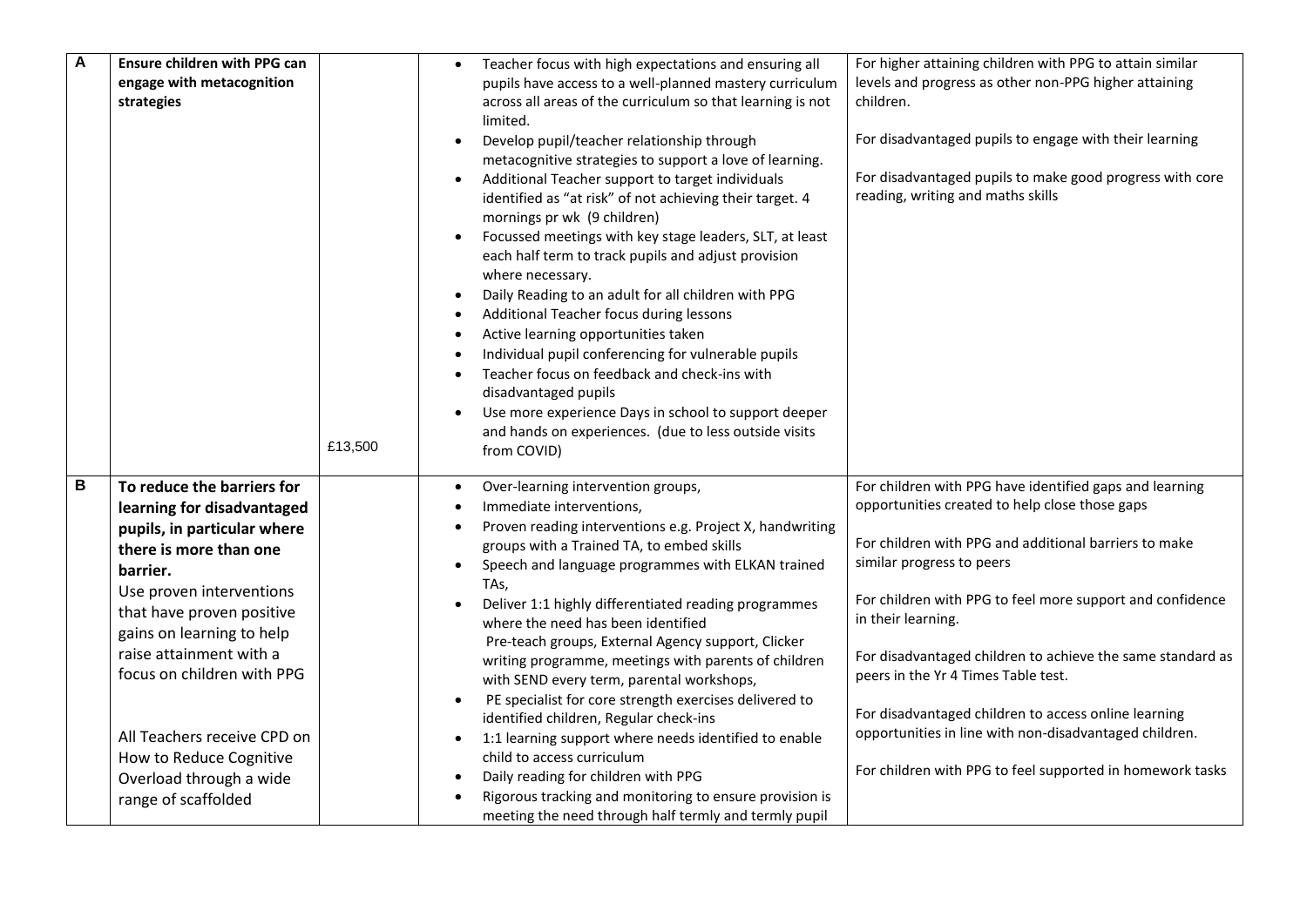|                | learning (from National<br>College)<br>Monitoring by subject<br>leaders, SLT and Phase<br>Leaders.                                                   | £14,500 | progress meetings with SLT holding Teachers to<br>account.<br>Priority places in Homework Club<br>$\bullet$<br>Opportunities to access computer room for catch up<br>$\bullet$<br>sessions on maths programmes<br>Whole class focus on developing vocabulary<br>$\bullet$<br>Continual monitoring of books, pupil voice, teaching to<br>$\bullet$<br>ensure scaffolds allow all learners to access the learning<br>in core subjects, and in foundation subjects.                                                                                                                                                                                                                                                                                                |                                                                                                                                                                                                                                                                                                                                                                                                                                                                                                                                                                                                                                                                                                                         |
|----------------|------------------------------------------------------------------------------------------------------------------------------------------------------|---------|-----------------------------------------------------------------------------------------------------------------------------------------------------------------------------------------------------------------------------------------------------------------------------------------------------------------------------------------------------------------------------------------------------------------------------------------------------------------------------------------------------------------------------------------------------------------------------------------------------------------------------------------------------------------------------------------------------------------------------------------------------------------|-------------------------------------------------------------------------------------------------------------------------------------------------------------------------------------------------------------------------------------------------------------------------------------------------------------------------------------------------------------------------------------------------------------------------------------------------------------------------------------------------------------------------------------------------------------------------------------------------------------------------------------------------------------------------------------------------------------------------|
| $\overline{c}$ | <b>Ensure the Early Years</b><br>curriculum develops oral<br>literacy skills<br>To reduce barriers in all<br>forms                                   | £4,500  | Disadvantaged pupils identified early. School secretary<br>and Head Teacher actively seeking parents to let the<br>school know if in receipt of benefits.<br>Early Years curriculum built around building language<br>$\bullet$<br>skills and developing vocabulary through oracy skills<br>Nurture groups in Nursery and Reception aim to<br>$\bullet$<br>develop speaking skills - targeted at disadvantaged<br>children and children with EAL.<br>Priority places offered at Breakfast Club which runs daily<br>$\bullet$<br>from 8:40 am. For Reception children onwards<br>Lunchtime club offered to parents in Nursery<br>$\bullet$                                                                                                                       |                                                                                                                                                                                                                                                                                                                                                                                                                                                                                                                                                                                                                                                                                                                         |
| D              | <b>Develop Resilience</b><br><b>Strategies to Support</b><br><b>Emotional Regulation</b><br>Recruitment of 3 new<br>members to The Pastoral<br>Team. |         | Emotional health and well-being will be supported<br>$\bullet$<br>through in-house trained staff in partnership with<br>parents, to help children improve their ability to self-<br>regulate, and be ready to learn and access the<br>curriculum.<br>Pastoral Support Assistants dedicated to vulnerable<br>$\bullet$<br>pupils<br>1:1 support (2 children full-time)<br>$\bullet$<br><b>Key Workers</b><br>$\bullet$<br>Mindfulness<br>$\bullet$<br>Emotion coaching<br>$\bullet$<br>Art Therapy (2 children)<br>$\bullet$<br>Brick Club (3 children)<br>$\bullet$<br>Drawing and Talking (2 children)<br>$\bullet$<br>Pen Resilience programme for Yr 6 (9 children)<br>$\bullet$<br>Social skills club, Home Learning Club<br>Resilience Building strategies | Children with emotional and mental health needs will be<br>supported effectively in school through a range of<br>therapeutic strategies, reducing the need to refer children<br>to CAMHS, allowing children to be "ready to learn" and<br>improve progress.<br>Post looked after children will have a clear understanding of<br>who their Key Worker is and will seek her as required.<br>Post looked after children have an adult in school who<br>Champions them and their needs.<br>Resilience will be built over time so that by the time<br>vulnerable pupils are in Yrs 5 and 6, they are able to<br>manage classroom and workload expectations, using more<br>self-directed strategies for emotional regulation. |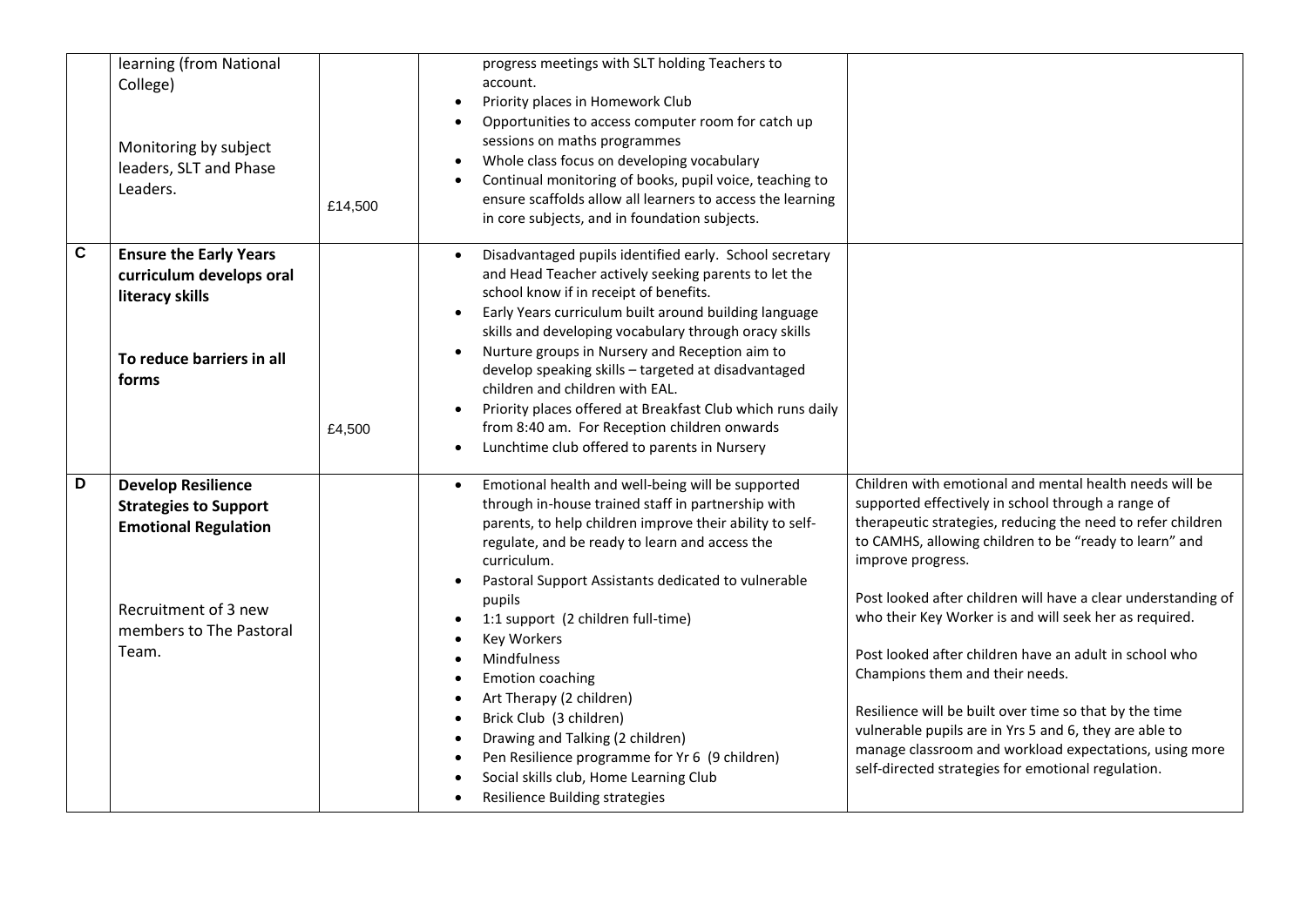|  | £16,500 |  | Supporting families through TAFs and other inter-<br>agency work – Parent Partnership Worker employed 3<br>days per week |  |
|--|---------|--|--------------------------------------------------------------------------------------------------------------------------|--|
|--|---------|--|--------------------------------------------------------------------------------------------------------------------------|--|

# **5. Desired Outcomes: Academic year 1920/21**

# **A. QUALITY OF TEACHING FOR ALL**

| <b>Desired Outcome</b><br>To develop a robust<br>"catch up"<br>curriculum that<br>addresses and meets<br>the needs of all<br>disadvantaged<br>pupils. | <b>Chosen Approach</b><br>From September 2020, it is<br>essential that as a school, we<br>assess for gaps before moving<br>forward with the relevant Year<br>group curriculum. Therefore, the<br>first two weeks of learning (at<br>least) will be PSHE (Jigsaw) focused<br>and assessments will take place<br>within that framework. Assessment<br>must be designed around the new<br>curriculum statements from the | <b>Rationale for Approach</b><br>The EEF's rapid evidence assessment<br>examines the potential impact of<br>school closures on the attainment<br>gap, based on a systematic search of<br>existing literature. Key findings and<br>implications include:<br>• School closures are likely to<br>reverse progress made to close the<br>gap in the last decade since 2011.<br>Estimates for the gap widening<br>range from 11% to 75%. | How to ensure implemented well<br>Assess lost learning, and tailor<br>support to match All pupils will<br>have gaps in their knowledge, but<br>disadvantaged pupils are likely to<br>face extra challenges. Creative<br>approaches to assessment.<br>Quizzes, mind maps, games,<br>flashcards, posters, leaflets etc;<br>Pupil progress meetings to<br>scrutinise termly data analysis.<br>Book moderations, learning walks | <b>Staff Lead</b><br><b>Deputy Head</b> | <b>Review</b><br>January 20<br>Review again<br>March 20 |
|-------------------------------------------------------------------------------------------------------------------------------------------------------|-----------------------------------------------------------------------------------------------------------------------------------------------------------------------------------------------------------------------------------------------------------------------------------------------------------------------------------------------------------------------------------------------------------------------|------------------------------------------------------------------------------------------------------------------------------------------------------------------------------------------------------------------------------------------------------------------------------------------------------------------------------------------------------------------------------------------------------------------------------------|-----------------------------------------------------------------------------------------------------------------------------------------------------------------------------------------------------------------------------------------------------------------------------------------------------------------------------------------------------------------------------------------------------------------------------|-----------------------------------------|---------------------------------------------------------|
|                                                                                                                                                       | previous year that remain<br>uncovered i.e. the core content<br>and skills that most pupils should<br>have acquired in their previous<br>year, but may now have missed.                                                                                                                                                                                                                                               | Consequently, quality teaching for all<br>needs to take this into consideration<br>and reflect this research at a whole<br>school level. The EEF recommend:<br>clear scaffolding and explanations,                                                                                                                                                                                                                                 | and whole school approach to<br>planning and meeting the needs<br>of the pupils Appropriate CPD for<br>staff, especially NQTs                                                                                                                                                                                                                                                                                               |                                         |                                                         |
|                                                                                                                                                       | Assessments must not look like<br>assessment from the child's<br>perspective or summative in<br>nature, and must be designed to<br>inform teachers about any gaps so<br>that planning can inform coverage<br>over the coming year. This will aid<br>with the identification of children<br>requiring catch-up provision. Staff                                                                                        | meaningful feedback and<br>opportunities for peer interaction,<br>engagement in learning developing<br>metacognition strategies.                                                                                                                                                                                                                                                                                                   | CPD to teachers<br>"Back on Track" curriculum<br>"Cognitive overload" - To<br><b>Teachers and TAs</b><br>3 x Insets Autumn Term                                                                                                                                                                                                                                                                                             |                                         |                                                         |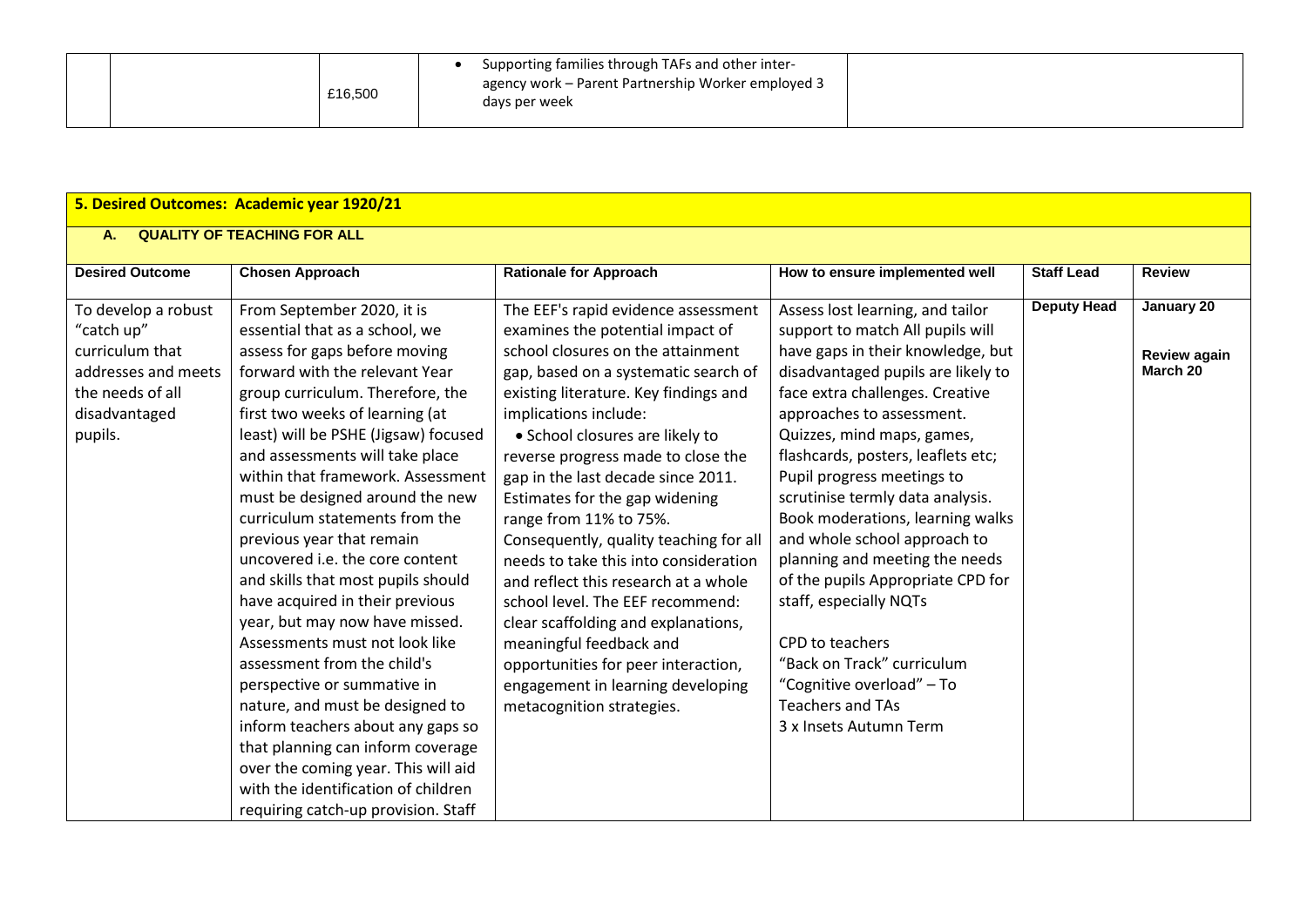|                       | to create engaging activities that                              |                                       |                                      |         |
|-----------------------|-----------------------------------------------------------------|---------------------------------------|--------------------------------------|---------|
|                       | will allow diagnostic assessments.                              |                                       |                                      |         |
|                       |                                                                 |                                       |                                      |         |
|                       |                                                                 |                                       |                                      |         |
|                       |                                                                 |                                       | <b>Total Budget Expenditure</b>      | £17,500 |
|                       | B. To reduce the barriers for learning for disadvantaged pupils |                                       |                                      |         |
| To reduce the         | Continued use and training of                                   | The EEF's rapid evidence assessment   | Pupil progress meetings to track     |         |
| barriers for learning | other research-based interventions                              | examines the potential impact of      | progress with SLT and class          |         |
| for disadvantaged     | Pre-teach, Zones of Regulation,                                 | school closures on the attainment     | teachers - identifying additional    |         |
| pupils, in particular | Colourful Semantics, Project X,                                 | gap, based on a systematic search of  | provision. Termly data analysis.     |         |
| where there is more   | Verbalisation and Visualisation,                                | existing literature. Key findings and | Provision maps with SMART            |         |
| than one barrier.     | Nurture Group Provision etc Staff                               | implications include:                 | targets, IEP provision / strategies. |         |
| Use proven            | INSETs and staff meeting time led                               | · Provide sustained, targeted         | Book moderations - across year       |         |
| interventions that    | by external agencies (where                                     | support for catch-up When             | groups, phases and school. TA /      |         |
| have proven positive  | appropriate) to address CPD e.g.                                | disadvantaged pupils return to        | LSA record of intervention.          |         |
| gains on learning to  | Sp & Lang, ASD, and Behaviour                                   | school, put in place support that is: | Where appropriate, continued         |         |
| help raise            | Support where appropriate.                                      | Sustained - long-term without         | use of remote learning Relevant      |         |
| attainment with a     | Provision maps highlighting PPG                                 | interruptions, not a "quick-fix"      | training CPD for Teachers and        |         |
| focus on children     | children, pupil progress meetings                               | Targeted - specific interventions     | TAs, tailored at specific members    |         |
| with PPG              | with specific scrutiny of children                              | targeted to filling specific gaps in  | of staff. Involvement of external    |         |
|                       | with PPG. All provision maps set                                | learning, for the pupils who need     | agencies to support individual       |         |
|                       | by the class teacher must have at                               | them. This research was supported     | children with additional needs       |         |
|                       | least one intervention that is either                           | by Sims (2020); Burgess and           | e.g. Speech and language. Class      |         |
|                       | pre teaching and/or reading                                     | Sievertsen (2020) and Kuhfeld, &      | teachers and staff to implement      |         |
|                       | intervention. Furthermore, to                                   | Tarasawa (2020).                      | the recommendations from these       |         |
|                       | ensure that these children are                                  |                                       | reports.                             |         |
|                       | getting a broad and balanced                                    |                                       |                                      |         |
|                       | curriculum by careful planning of                               |                                       |                                      |         |
|                       | interventions. To deliver a bespoke                             |                                       |                                      |         |
|                       | and pupil centred curriculum to                                 |                                       |                                      |         |
|                       | reduce the impact on lost                                       |                                       |                                      |         |
|                       | educational hours. Additional                                   |                                       |                                      |         |
|                       | interventions provided by the                                   |                                       |                                      |         |
|                       | <b>SENCO</b>                                                    |                                       |                                      |         |
|                       |                                                                 |                                       | <b>Total Budget</b>                  | £14,500 |
|                       |                                                                 |                                       |                                      |         |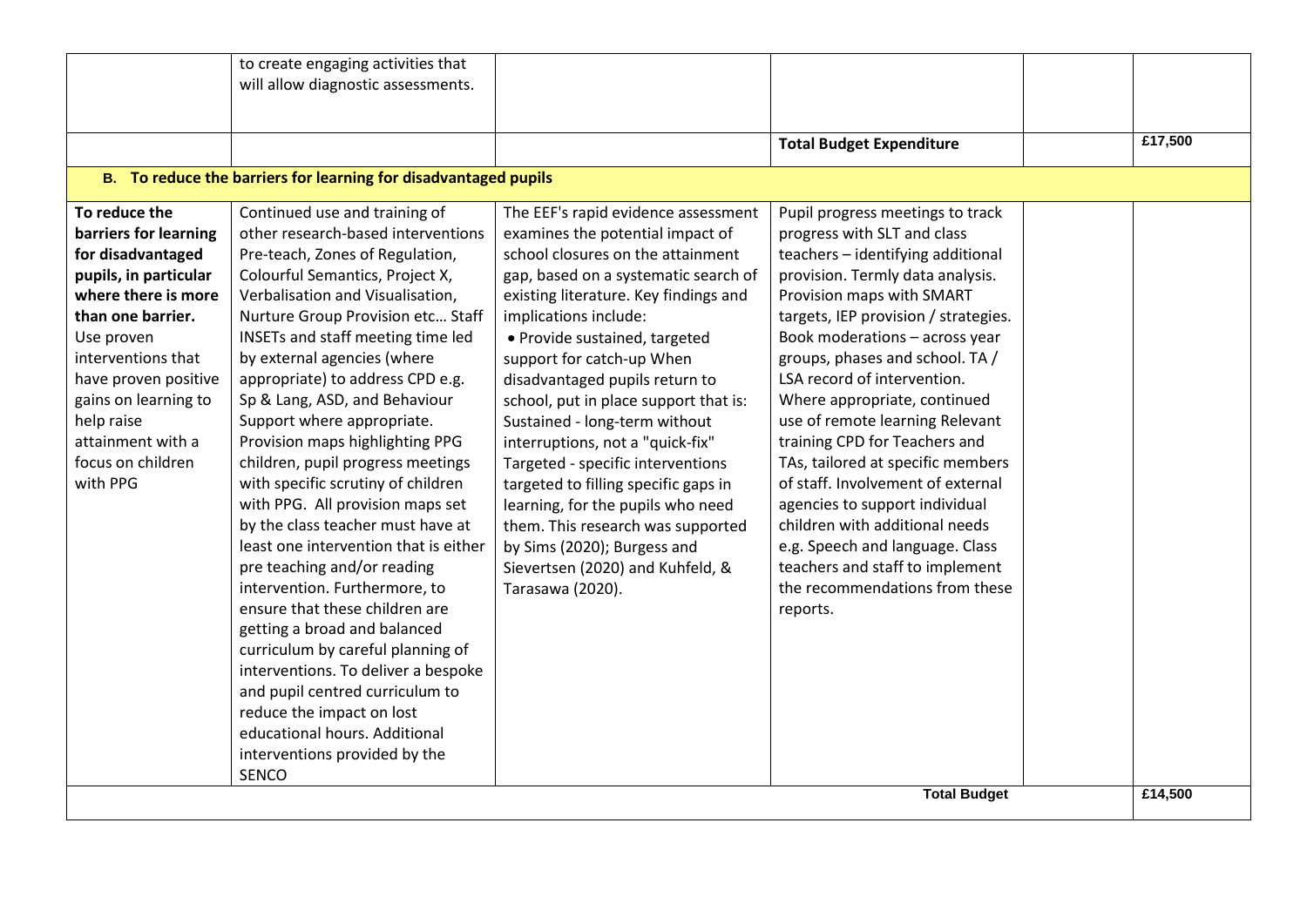|                         | C. Ensure the Early Years curriculum develops oral literacy skills |                                       |                                    |  |        |  |  |
|-------------------------|--------------------------------------------------------------------|---------------------------------------|------------------------------------|--|--------|--|--|
| <b>Ensure the Early</b> | Continue to ensure that children                                   | It is recognised that quality Early   | Nursery Lunch club - priority      |  |        |  |  |
| <b>Years curriculum</b> | have high quality provision in Early                               | Years provision is vital in a child's | places for children with PPG       |  |        |  |  |
| develops oral           | Years setting. Ensuring that gaps in                               | development and can have a life-      |                                    |  |        |  |  |
| literacy skills         | vocabulary and language skills are                                 | long positive impact.                 | Family support worker available    |  |        |  |  |
|                         | identified and early nurture                                       | Furthermore, lockdown will have       | for signposting to support         |  |        |  |  |
|                         | programmes support early                                           | impacted young children's social      | routines, sleep, meal times etc.   |  |        |  |  |
| To reduce barriers in   | language skills. Outside agency                                    | skills dramatically.                  | Works with vulnerable families.    |  |        |  |  |
| all forms               | support sought where appropriate                                   |                                       |                                    |  |        |  |  |
|                         | such as Speech and Language.                                       |                                       |                                    |  |        |  |  |
|                         | Ensure all areas of learning are                                   |                                       |                                    |  |        |  |  |
|                         | secure by targeting individuals so                                 |                                       |                                    |  |        |  |  |
|                         | that the lost social skills in                                     |                                       |                                    |  |        |  |  |
|                         | lockdown can be re-established on                                  |                                       |                                    |  |        |  |  |
|                         | exit from Reception.                                               |                                       |                                    |  |        |  |  |
|                         | Lunch club offered in Nursery -                                    |                                       |                                    |  |        |  |  |
|                         | priority places for children with                                  |                                       |                                    |  |        |  |  |
|                         | PPG to encourage social skills.                                    |                                       |                                    |  | £4,500 |  |  |
|                         | D. Develop Resilience Strategies to Support Emotional Regulation   |                                       |                                    |  |        |  |  |
| Staff to ensure that    | School Secretary builds                                            | The school has a considerable number  | <b>Additional Pastoral support</b> |  |        |  |  |
| the emotional           | relationships with parents who                                     | of post looked after children and the | taken on this year. Training       |  |        |  |  |
| wellbeing of            | struggle to make attendance and                                    | high need for social and emotional    | support for Drawing and Talking,   |  |        |  |  |
| vulnerable children,    | punctuality a priority.                                            | support is recognised.                | Brick Club, Identity work.         |  |        |  |  |
| who are PPG, is met     | Breakfast Club - priority places.                                  |                                       | Yorke Mead uses a wide raft of     |  |        |  |  |
| in an inclusive and     | Whole school approach to                                           | A whole school approach to            | social and emotional               |  |        |  |  |
| nurturing way. This     | mindfulness, Philosophy for                                        | understanding SEMH needs.             | interventions to support           |  |        |  |  |
| is so that PPG's        | children and embedding the new                                     | Whole school training supplied by the | emotional health and well-being    |  |        |  |  |
| attendance and          | Jigsaw curriculum focussing on all                                 | Kate Cairns organisation.             | through in-house trained staff,    |  |        |  |  |
| punctuality increases   | aspects of Personal, Social and                                    | Impact - all staff aware of ACE's and | in partnership with parents to     |  |        |  |  |
| in line with their      | Emotional education.                                               | the impact on a child's development.  | support children's readiness to    |  |        |  |  |
| peers and ultimately    | The school involves Thriving                                       | An already effective Pastoral Support | learn and access the curriculum.   |  |        |  |  |
| impacts on progress     | Families and supports families in                                  | Team has been strengthened further    | (see above strategies).            |  |        |  |  |
| and attainment.         | need of CIN and CP. Where                                          | this year to support the wide needs.  | Despite some progress and gains    |  |        |  |  |
|                         | Thriving Families have been                                        | Post looked after children have a     | being made with supporting         |  |        |  |  |
|                         | involved, parents have accessed                                    | dedicated Key Adult who makes daily   | PPGs emotional wellbeing, this     |  |        |  |  |